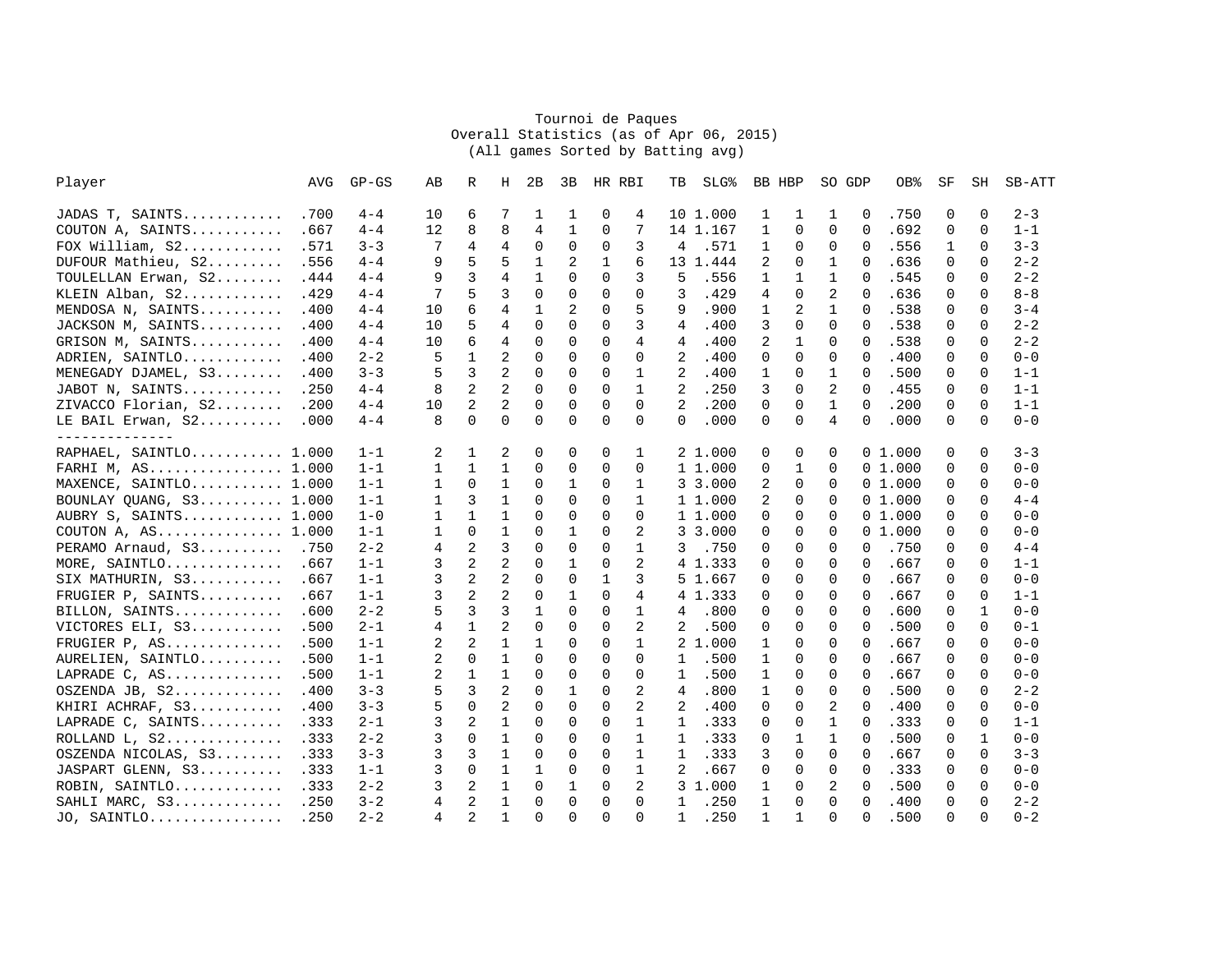| RAPHET Guillaume, S3    | .250 | $2 - 2$ | 4            | 0              |          |             | 0           | $\Omega$ | 3           | 2           | .500             | 0            | 0            | 0            | $\Omega$    | .250   | 0            | 0           | $0 - 0$ |
|-------------------------|------|---------|--------------|----------------|----------|-------------|-------------|----------|-------------|-------------|------------------|--------------|--------------|--------------|-------------|--------|--------------|-------------|---------|
| COLOMBIER MICHAEL, S3   | .250 | $3 - 3$ | 4            | 3              | 1        | 0           | 0           | 0        | 0           | 1           | .250             | 2            | 0            | 2            | $\Omega$    | .500   | 0            | 0           | $0 - 1$ |
| RAPHET Guillaume, S2    | .167 | $3 - 2$ | 6            | 1              | 1        | 0           | 1           | $\Omega$ | 2           | 3           | .500             | 0            | $\mathbf{1}$ | 2            | $\Omega$    | .286   | 0            | 0           | $3 - 3$ |
| CAUCHY THARIN T, SAINTS | .000 | $2 - 2$ | 5            | $\overline{a}$ | $\Omega$ | $\Omega$    | $\Omega$    | $\Omega$ | $\Omega$    | $\Omega$    | .000             | 2            | $\Omega$     | $\Omega$     | $\Omega$    | .286   | $\Omega$     | $\Omega$    | $0 - 0$ |
| WOLF B, SAINTS          | .000 | $3 - 3$ | 4            | 2              | $\Omega$ | $\Omega$    | $\Omega$    | $\Omega$ | 0           | $\Omega$    | .000             | 3            | $\mathbf{1}$ | 3            | $\Omega$    | .500   | 0            | $\Omega$    | $1 - 1$ |
| CHOUQUETJ, SAINTS       | .000 | $2 - 2$ | 4            | $\Omega$       | $\Omega$ | 0           | $\Omega$    | $\Omega$ | 1           | $\Omega$    | .000             | 1            | 0            | 2            | $\Omega$    | .167   | $\mathbf{1}$ | $\Omega$    | $1 - 1$ |
| PEREZ Raphael, S2       | .000 | $4 - 3$ | 4            | $\overline{a}$ | $\Omega$ | $\Omega$    | $\Omega$    | $\Omega$ | $\Omega$    | $\Omega$    | .000             | 3            | $\mathbf{1}$ | $\mathbf{1}$ | $\Omega$    | .500   | $\Omega$     | $\Omega$    | $2 - 2$ |
| ALEXIS, SAINTLO         | .000 | $2 - 2$ | 4            | 2              | $\Omega$ | 0           | 0           | $\Omega$ | $\Omega$    | 0           | .000             | 2            | 0            | 2            | $\Omega$    | .333   | 0            | 0           | $0 - 0$ |
| MATHIEU, SAINTLO        | .000 | $2 - 2$ | 4            | $\mathbf{1}$   | 0        | $\mathbf 0$ | $\mathbf 0$ | $\Omega$ | $\Omega$    | 0           | .000             | $\mathbf 0$  | $\mathbf 0$  | $\mathbf 1$  | $\Omega$    | .000   | 0            | $\mathbf 0$ | $0 - 0$ |
| STEPHANE, SAINTLO       | .000 | $2 - 2$ | 3            | $\Omega$       | $\Omega$ | $\mathbf 0$ | $\mathbf 0$ | $\Omega$ | $\Omega$    | 0           | .000             | $\mathbf{1}$ | $\mathbf 0$  | 2            | $\Omega$    | .250   | 0            | $\Omega$    | $1 - 1$ |
| DUCHOSSOY Xavier, S2    | .000 | $1 - 1$ | 3            | 0              | 0        | 0           | 0           | $\Omega$ | 0           | 0           | .000             | 0            | $\mathbf 0$  | $\mathbf 1$  | $\Omega$    | .000   | 0            | $\mathbf 0$ | $0 - 0$ |
| AUBRY S, AS             | .000 | $1 - 1$ | 2            | 0              | 0        | $\mathbf 0$ | 0           | $\Omega$ | 0           | 0           | .000             | 0            | $\mathbf{1}$ | 2            | $\Omega$    | .333   | 0            | 0           | $1 - 1$ |
| OSZENDA N, AS           | .000 | $1 - 1$ | 2            | 0              | $\Omega$ | 0           | 0           | $\Omega$ | $\mathbf 1$ | 0           | .000             | 0            | 0            | $\mathbf 1$  | $\Omega$    | .000   | 1            | $\Omega$    | $0 - 0$ |
| PHAM JM, $S2$           | .000 | $1 - 1$ | 2            | 0              | 0        | 0           | 0           | $\Omega$ | 1           | 0           | .000             | 0            | 0            | $\Omega$     | $\Omega$    | .000   | 1            | $\Omega$    | $0 - 0$ |
| MOUEZA Christopher, S2  | .000 | $1 - 1$ | 2            | 0              | 0        | 0           | $\mathbf 0$ | 0        | 0           | $\mathbf 0$ | .000             | 0            | 0            | 0            | $\Omega$    | .000   | 0            | 0           | $0 - 0$ |
| QUENTIN, SAINTLO        | .000 | $2 - 2$ | 2            | 0              | 0        | 0           | 0           | $\Omega$ | $\Omega$    | 0           | .000             | 0            | 0            | 0            | $\Omega$    | .000   | 0            | $\Omega$    | $0 - 0$ |
| GUILLAUME, SAINTLO      | .000 | $1 - 1$ | 2            | 1              | 0        | 0           | 0           | $\Omega$ | $\Omega$    | 0           | .000             | 0            | 0            | 1            | $\Omega$    | .000   | 0            | $\Omega$    | $0 - 0$ |
| WOLF B, AS              | .000 | $1 - 1$ | 2            | $\Omega$       | $\Omega$ | 0           | $\Omega$    | $\Omega$ | $\Omega$    | $\Omega$    | .000             | $\Omega$     | $\Omega$     | $\Omega$     | $\Omega$    | .000   | 0            | $\Omega$    | $0 - 0$ |
| KAGESHMIMA, AS          | .000 | $1 - 1$ | 2            | 1              | $\Omega$ | 0           | $\Omega$    | $\Omega$ | $\Omega$    | $\Omega$    | .000             | 1            | $\Omega$     | $\Omega$     | $\Omega$    | .333   | 0            | $\Omega$    | $0 - 0$ |
| PERAMO, AS              | .000 | $1 - 0$ | 1            | $\Omega$       | $\Omega$ | $\Omega$    | $\Omega$    | $\Omega$ | $\Omega$    | $\Omega$    | .000             | $\Omega$     | $\Omega$     | $\Omega$     | $\Omega$    | .000   | $\Omega$     | $\Omega$    | $0 - 0$ |
| KLEIN ALBAN, S3         | .000 | $1 - 1$ | 1            | $\Omega$       | $\Omega$ | 0           | $\Omega$    | $\Omega$ | $\Omega$    | $\Omega$    | .000             | 0            | $\Omega$     | $\Omega$     | $\Omega$    | .000   | 0            | $\Omega$    | $0 - 0$ |
| BENEMACHER DAVID, S3    | .000 | $1 - 0$ | 1            | $\Omega$       | $\Omega$ | $\Omega$    | $\Omega$    | $\Omega$ | $\Omega$    | $\Omega$    | .000             | $\Omega$     | $\Omega$     | $\Omega$     | $\Omega$    | .000   | 0            | $\Omega$    | $0 - 0$ |
| KHIRI A, AS             | .000 | $1 - 1$ | 1            | 0              | 0        | 0           | 0           | 0        | 0           | 0           | .000             | 1            | 0            | 1            | $\Omega$    | .500   | 0            | 0           | $0 - 0$ |
| MENEGADY, S2            | .000 | $1 - 0$ | $\mathbf{1}$ | $\Omega$       | $\Omega$ | $\Omega$    | $\Omega$    | $\Omega$ | $\Omega$    | 0           | .000             | $\Omega$     | $\Omega$     | $\Omega$     | $\Omega$    | .000   | $\Omega$     | $\Omega$    | $0 - 0$ |
| <page></page>           |      |         |              |                |          |             |             |          |             |             |                  |              |              |              |             |        |              |             |         |
| Player                  | AVG  | $GP-GS$ | AB           | R              | Н        | 2B          | 3B          | HR RBI   |             | TВ          | SLG <sup>8</sup> | BB HBP       |              | SO GDP       |             | OB%    | SF           | SH          | SB-ATT  |
| VITRE Loic, S3          | .000 | $1 - 1$ | 1            | 1              | 0        | 0           | 0           | 0        | 0           | 0           | .000             | 2            | 0            | 0            | $\mathbf 0$ | .667   | 0            | 0           | $1 - 1$ |
| VITRE, S3               | .000 | $1 - 1$ | 0            | 0              | 0        | 0           | 0           | 0        | $\Omega$    | $\Omega$    | .000             | 1            | 0            | 0            |             | 01.000 | 0            | 0           | $0 - 0$ |
| VATHERE NICOLAS, S3     | .000 | $1 - 1$ | 0            | 1              | 0        | 0           | 0           | 0        | 0           | 0           | .000             | 1            | $\Omega$     | 0            |             | 01.000 | 0            | 0           | $0 - 0$ |
| BOURG SEBASTIEN, S3     | .000 | $1 - 1$ | $\Omega$     | $\mathbf{1}$   | $\Omega$ | $\Omega$    | $\Omega$    | $\Omega$ | $\Omega$    | $\Omega$    | .000             | 2            | $\Omega$     | $\Omega$     |             | 01.000 | $\Omega$     | $\Omega$    | $0 - 0$ |
| FARHI MAX, SAINTS       | .000 | $1 - 0$ | 0            | 0              | $\Omega$ | $\Omega$    | $\Omega$    | $\Omega$ | $\Omega$    | $\Omega$    | .000             | $\Omega$     | $\Omega$     | $\Omega$     | $\Omega$    | .000   | $\Omega$     | $\Omega$    | $0 - 0$ |
| KAGASHIMA, SAINTS       | .000 | $1 - 1$ | 0            | 1              | $\Omega$ | 0           | 0           | 0        | 0           | $\Omega$    | .000             | 1            | $\Omega$     | $\Omega$     |             | 01.000 | 0            | 0           | $0 - 0$ |
| HIS JACQUES, S3         | .000 | $1 - 0$ | $\Omega$     | $\Omega$       | $\Omega$ | $\Omega$    | $\Omega$    | $\Omega$ | $\Omega$    | $\Omega$    | .000             | 1            | $\Omega$     | $\Omega$     |             | 01.000 | $\Omega$     | $\Omega$    | $0 - 0$ |
| VIXTORES E, AS          | .000 | $1 - 1$ | $\Omega$     | $\mathbf{1}$   | $\Omega$ | $\Omega$    | $\Omega$    | $\Omega$ | $\Omega$    | 0           | .000             | 2            | $\Omega$     | $\Omega$     |             | 01.000 | $\Omega$     | $\Omega$    | $0 - 0$ |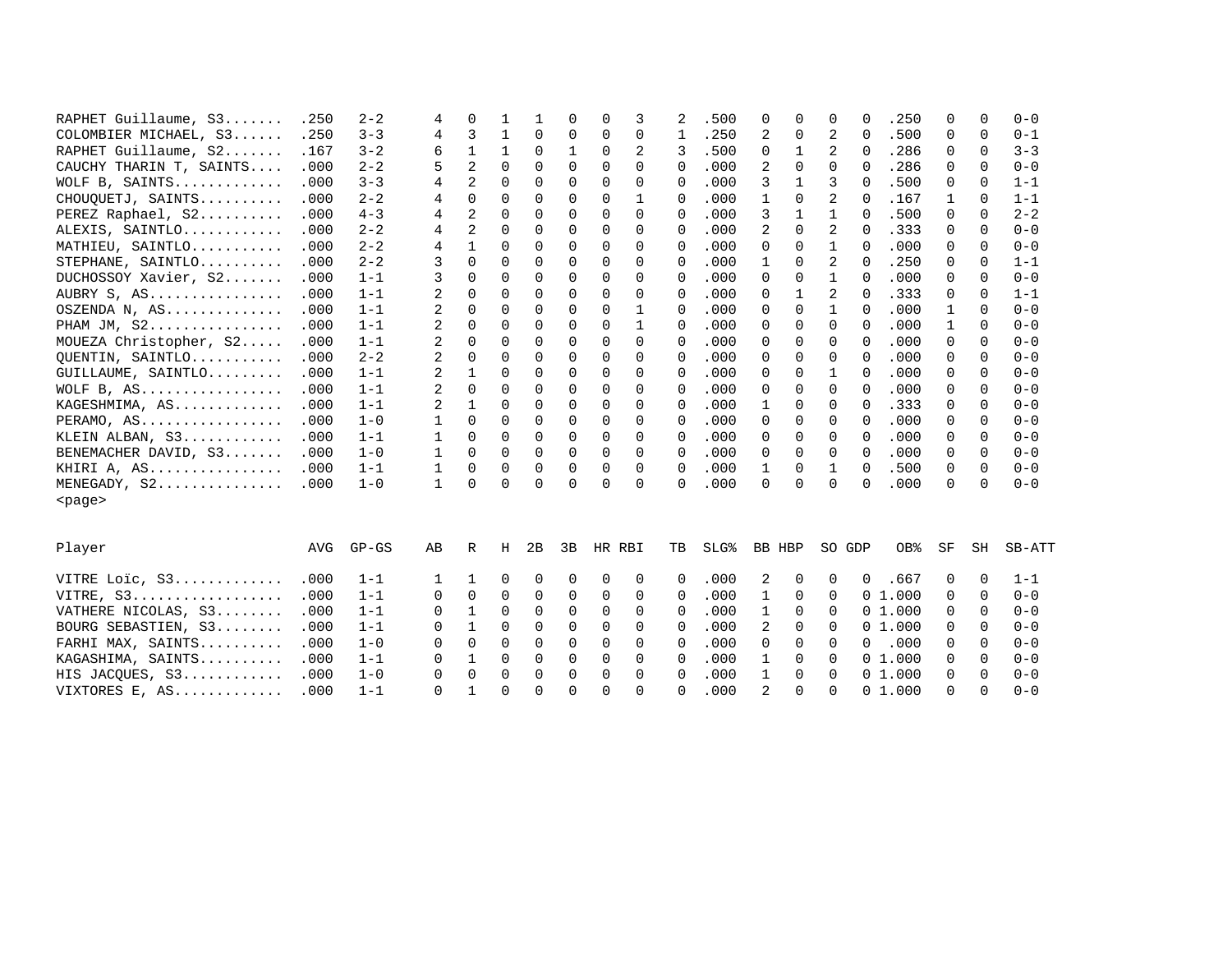## Tournoi de Paques Overall Statistics (as of Apr 06, 2015)(All games Sorted by Earned run avg)

| Player                     | ERA   | W-L     | APP | GS           |              | CG SHO/CBO SV |                  | IP  | Н             | R  | ER       | BB       | SO | 2B       | 3B | HR       |    | AB B/Avg |              | WP HBP       | BK       |
|----------------------------|-------|---------|-----|--------------|--------------|---------------|------------------|-----|---------------|----|----------|----------|----|----------|----|----------|----|----------|--------------|--------------|----------|
| JACKSON M, SAINTS          | 1.80  | $0 - 0$ |     |              |              | 0/0           | $\Omega$         | 5.0 | 3             |    |          |          | 6  | $\Omega$ |    | $\Omega$ | 19 | .158     | O.           |              |          |
| WISE H, SAINTS             | 3.60  | $1 - 0$ |     |              |              | 0/0           | $\left( \right)$ | 5.0 | 4             |    | 2        |          | 5  | $\Omega$ |    | $\Omega$ | 18 | .222     | $\Omega$     |              | $\Omega$ |
| AURELIEN, SAINTLO          | 8.10  | $0 - 0$ |     | $\Omega$     | 0            | 0/0           | 0                | 3.1 | 3             | 4  | 3        |          |    | $\Omega$ | 0  | $\Omega$ | 15 | .200     | $\Omega$     | ∩            |          |
| ALEXIS, SAINTLO            | 9.00  | $0 - 0$ |     | $\Omega$     | 0            | 0/0           | 0                | 2.0 | 2             | 3  | 2        | 4        | 2  |          | 0  | $\Omega$ | 9  | .222     |              | 0            |          |
| RAPHET Guillaume, S2 10.38 |       | $1 - 0$ | 2   | $\Omega$     | $\Omega$     | 0/0           | 0                | 4.1 | 9             | 12 | 5        |          | 6  | 3        |    | $\Omega$ | 25 | .360     | 2            |              | $\Omega$ |
| COUTON A, SAINTS 11.25     |       | $1 - 0$ |     |              |              | 0/0           | 0                | 4.0 | ี             | 6  |          |          |    |          |    | $\cap$   | 19 | .316     |              |              | $\cap$   |
| MENEGADY DJAMEL, S3 13.50  |       | $1 - 0$ |     |              |              | 0/0           | 0                | 4.0 | 5             | 10 | 6        |          | 2  | $\Omega$ | 2  |          | 20 | .250     |              |              |          |
| COUTON A, $AS$ 13.50       |       | $0 - 0$ |     |              | $\Omega$     | 0/0           | 0                | 2.0 | 4             | 3  | 3        |          |    | $\Omega$ | 0  | $\cap$   | 10 | .400     | 4            | ∩            |          |
| LAPRADE C, AS 13.50        |       | $0 - 1$ |     | $\cap$       | $\Omega$     | 0/0           | $\Omega$         | 1.1 |               |    |          |          |    | $\Omega$ | 0  | n        | 9  | .333     | $\Omega$     | 0            | $\Omega$ |
| TOULELLAN Erwan, S2 23.62  |       | $0 - 2$ | 3   | 2            |              | 0/0           | 0                | 5.1 | 18            | 17 | 14       | 6        |    |          |    | $\Omega$ | 32 | .563     | 2            |              | $\cap$   |
|                            |       |         |     |              |              |               |                  |     |               |    |          |          |    |          |    |          |    |          |              |              |          |
| JASPART GLENN, S3          | 0.00  | $0 - 0$ |     | <sup>n</sup> | $\Omega$     | 0/0           | 0                | 1.1 |               |    | $\Omega$ | $\Omega$ |    | $\Omega$ |    | $\Omega$ | 8  | .375     | <sup>n</sup> |              |          |
| DUFOUR Mathieu, S2         | 3.38  | $0 - 0$ |     | $\Omega$     | $\Omega$     | 0/0           | O.               | 2.2 | २             | 2  |          |          |    |          | 0  | $\Omega$ | 12 | .250     |              | <sup>n</sup> | $\Omega$ |
| GRISON M, SAINTS           | 4.50  | $0 - 0$ |     |              |              | 0/0           | 0                | 2.0 |               |    |          |          |    |          |    |          | 6  | .167     | $\Omega$     |              |          |
| OSZENDA JB, S2             | 5.40  | $0 - 0$ |     |              | $\Omega$     | 0/0           | 0                | 1.2 | 0             |    |          |          | 2  | $\Omega$ | 0  | $\Omega$ |    | .000     | 3            |              | $\Omega$ |
| KLEIN ALBAN, S3            | 9.00  | $0 - 0$ |     | <sup>n</sup> | $\Omega$     | 0/0           | 0                | 1.0 | $\mathcal{L}$ |    |          |          |    | $\Omega$ | 0  | $\Omega$ | 5  | .400     | $\Omega$     | ∩            |          |
| DUCHOSSOY Xavier, S2 13.50 |       | $0 - 1$ |     |              | <sup>n</sup> | 0/0           | O.               | 2.0 |               |    | ς        |          |    |          |    | $\cap$   | 13 | .385     | <sup>n</sup> |              | $\cap$   |
| SIX MATHURIN, $S3$ 27.00   |       | $0 - 1$ |     |              | <sup>n</sup> | 0/0           | $\left( \right)$ | 1.1 |               | 9  | 4        |          |    |          |    | $\cap$   | 8  | .500     | 3            |              |          |
| $ROBIN, SAINTLO$ 40.50     |       | $0 - 1$ |     |              | 0            | 0/0           | 0                | 0.2 | $\Omega$      |    | 3        | 6        |    | $\Omega$ | 0  | $\Omega$ |    | .000     | $\Omega$     |              |          |
| QUENTIN, SAINTLO           | 54.00 | $1 - 0$ |     |              | $\Omega$     | 0/0           | 0                | 1.0 |               |    | 6        | 4        |    | $\Omega$ | 0  |          | 6  | .500     |              | ∩            |          |
| PERAMO Arnaud, $S3$ 99.00  |       | $0 - 1$ |     |              | 0            | 0/0           | 0                | 1.0 |               | 18 | 12       | 5        |    | 3        | 2  | $\Omega$ | 15 | .733     |              |              | $\Omega$ |

PB - CLOMBIER S3 6, BOUNLAY S3 2, AUBRY S AS 1, ZIVACCO F. S2 1, ROBIN SAIN 1. Pickoffs - TOULELLAN E. S2 1.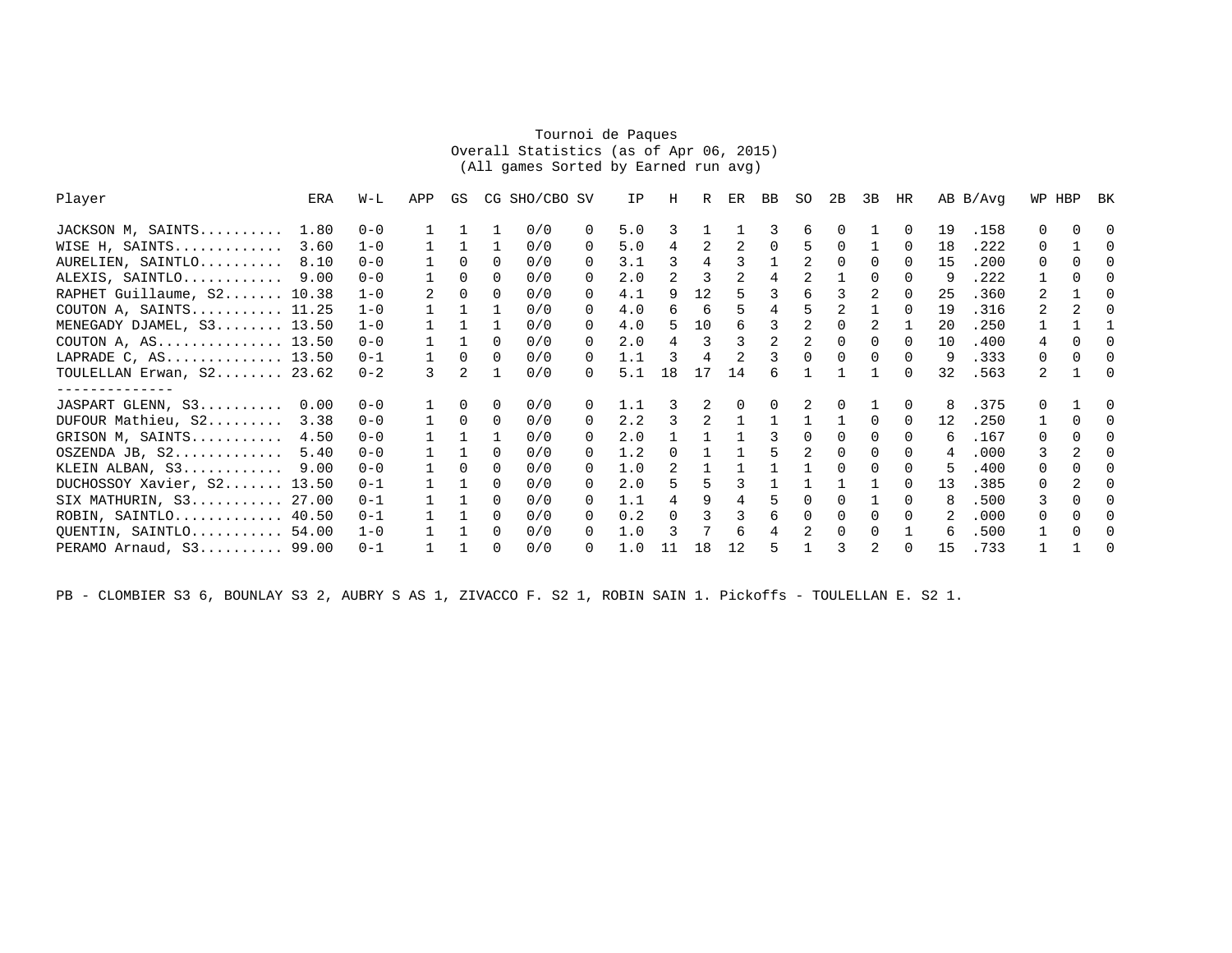## Tournoi de Paques

## Overall Statistics (as of Apr 06, 2015) (All games Sorted by Fielding pct)

| Player | C                                        | PO.            | Α            | E              | FLD%  | DPs         | SBA CSB        |              | SBA%                | PВ       | CI           |
|--------|------------------------------------------|----------------|--------------|----------------|-------|-------------|----------------|--------------|---------------------|----------|--------------|
|        | KLEIN Alban, S2<br>16                    | 15             | 1            | 0              | 1.000 | 1           | 0              | 0            | $\qquad \qquad - -$ | 0        | 0            |
|        | ZIVACCO Florian, S2<br>12                | 10             | 2            | 0              | 1.000 | 0           | 7              | 0            | 1.000               | 1        | 0            |
|        | 8<br>TOULELLAN Erwan, S2                 | 3              | 5            | 0              | 1.000 | 1           | 11             | $\mathbf{1}$ | .917                | 0        | $\mathbf 0$  |
|        | 7<br>CAUCHY THARIN T, SAINTS             | 4              | 3            | $\Omega$       | 1,000 | $\Omega$    | $\Omega$       | $\mathbf{1}$ | .000                | 0        | $\mathbf 0$  |
|        | JABOT N, SAINTS<br>6                     | 3              | 3            | 0              | 1.000 | 0           | 0              | $\Omega$     | $- - -$             | 0        | 0            |
|        | JO, SAINTLO<br>6                         | 6              | 0            | 0              | 1.000 | $\Omega$    | 0              | $\Omega$     | $---$               | 0        | $\mathbf 0$  |
|        | 5<br>BOUNLAY QUANG, S3                   | 3              | 2            | 0              | 1.000 | $\Omega$    | 5              | $\mathbf{1}$ | .833                | 2        | $\mathbf 0$  |
|        | 4<br>ROBIN, SAINTLO                      | 3              | $\mathbf 1$  | 0              | 1.000 | $\mathbf 0$ | 6              | $\Omega$     | 1.000               | 1        | $\mathbf 0$  |
|        | 4<br>JADAS T, SAINTS                     | 3              | 1            | 0              | 1.000 | 0           | 0              | $\Omega$     | $\qquad \qquad - -$ | 0        | $\mathbf 0$  |
|        | 3<br>AUBRY S, AS                         | 2              | $\mathbf{1}$ | 0              | 1.000 | 0           | 4              | 0            | 1.000               | 1        | 0            |
|        | 3<br>OSZENDA JB, S2                      | 2              | 1            | 0              | 1.000 | 0           | 1              | 0            | 1.000               | 0        | $\mathbf{0}$ |
|        | 3<br>JACKSON M, SAINTS                   | $\mathbf 1$    | 2            | $\Omega$       | 1.000 | $\Omega$    | $\Omega$       | 1            | .000                | $\Omega$ | $\Omega$     |
|        | 3<br>MATHIEU, SAINTLO                    | 2              | $\mathbf{1}$ | 0              | 1.000 | 0           | 2              | $\Omega$     | 1,000               | 0        | $\mathbf 0$  |
|        | 2<br>OSZENDA N, AS                       | 2              | $\mathbf 0$  | 0              | 1.000 | 0           | 0              | 0            | $---$               | 0        | $\mathbf 0$  |
|        | 2<br>OSZENDA NICOLAS, S3                 | 2              | $\mathbf 0$  | 0              | 1.000 | 0           | 0              | $\Omega$     | $---$               | 0        | $\mathbf 0$  |
|        | 2<br>BILLON, SAINTS                      | $\overline{a}$ | $\mathbf 0$  | 0              | 1.000 | $\Omega$    | $\Omega$       | $\Omega$     | $---$               | $\Omega$ | $\mathbf 0$  |
|        | 2<br>VIXTORES E, AS                      | $\mathbf 1$    | $\mathbf{1}$ | $\Omega$       | 1.000 | $\Omega$    | $\Omega$       | $\Omega$     | $---$               | $\Omega$ | $\Omega$     |
|        | 2<br>RAPHAEL, SAINTLO                    | $\mathbf 0$    | 2            | 0              | 1.000 | 0           | 0              | 0            | $---$               | 0        | $\mathbf 0$  |
|        | 2<br>SIX MATHURIN, S3                    | 2              | 0            | 0              | 1.000 | 0           | 4              | $\mathbf{1}$ | .800                | 0        | $\mathbf 0$  |
|        | $\overline{a}$<br>MOUEZA Christopher, S2 | $\overline{a}$ | $\mathbf 0$  | $\Omega$       | 1.000 | $\Omega$    | $\Omega$       | $\Omega$     | $- - -$             | 0        | $\mathbf 0$  |
|        | 2<br>VITRE Loic, S3                      | $\mathbf 1$    | $\mathbf 1$  | $\Omega$       | 1.000 | 0           | $\Omega$       | $\Omega$     | $- - - \,$          | $\Omega$ | $\mathbf 0$  |
|        | 2<br>FRUGIER P, AS                       | 1              | 1            | 0              | 1.000 | 0           | 8              | 0            | 1.000               | 0        | $\mathbf 0$  |
|        | 1<br>KAGESHMIMA, AS                      | 1              | 0            | 0              | 1.000 | 0           | 0              | $\Omega$     | $---$               | 0        | $\mathbf 0$  |
|        | FRUGIER P, SAINTS<br>1                   | $\mathbf 0$    | $\mathbf{1}$ | 0              | 1.000 | 0           | 0              | $\mathbf{1}$ | .000                | 0        | $\mathbf 0$  |
|        | $\mathbf{1}$<br>KAGASHIMA, SAINTS        | $\mathbf{1}$   | $\Omega$     | $\Omega$       | 1,000 | $\Omega$    | $\Omega$       | $\Omega$     | $- - - \, -$        | $\Omega$ | $\mathbf 0$  |
|        | DUCHOSSOY Xavier, S2<br>1                | 0              | 1            | 0              | 1.000 | 0           | 2              | $\Omega$     | 1.000               | 0        | 0            |
|        | JASPART GLENN, S3<br>1                   | 1              | 0            | 0              | 1.000 | 0           | 1              | 0            | 1,000               | 0        | $\mathbf 0$  |
|        | LE BAIL Erwan, S2<br>1                   | 1              | 0            | 0              | 1.000 | $\Omega$    | 0              | $\Omega$     | $---$               | 0        | $\mathbf 0$  |
|        | 19<br>MENDOSA N, SAINTS                  | 17             | $\mathbf{1}$ | 1              | .947  | 0           | $\Omega$       | $\Omega$     | $- - -$             | $\Omega$ | $\mathbf 0$  |
|        | 9<br>FOX William, $S2$                   | 4              | 4            | $\mathbf 1$    | .889  | 0           | 0              | $\Omega$     | $\qquad \qquad - -$ | 0        | $\mathbf 0$  |
|        | COUTON A, SAINTS<br>9                    | 1              | 7            | 1              | .889  | 0           | 5              | 0            | 1.000               | 0        | 0            |
|        | 7<br>ALEXIS, SAINTLO                     | 2              | 4            | 1              | .857  | 0           | 4              | 0            | 1,000               | 0        | $\mathbf 0$  |
|        | RAPHET Guillaume, S3<br>6                | 4              | 1            | $\mathbf 1$    | .833  | $\Omega$    | $\Omega$       | $\Omega$     | $\qquad \qquad - -$ | $\Omega$ | $\Omega$     |
|        | KLEIN ALBAN, S3<br>6                     | 1              | 4            | 1              | .833  | 0           | 2              | 2            | .500                | 0        | 0            |
|        | GRISON M, SAINTS<br>17                   | 11             | 3            | 3              | .824  | 0           | 8              | $\mathbf{1}$ | .889                | 0        | $\mathbf 0$  |
|        | MENEGADY DJAMEL, S3<br>10                | 2              | 6            | 2              | .800  | 0           | 3              | $\mathbf 0$  | 1.000               | 0        | 0            |
|        | QUENTIN, SAINTLO<br>8                    | 4              | 2            | $\overline{a}$ | .750  | 0           | 2              | $\Omega$     | 1.000               | $\Omega$ | $\mathbf 0$  |
|        | LAPRADE C, SAINTS<br>4                   | 2              | $\mathbf 1$  | $\mathbf 1$    | .750  | 0           | 0              | $\mathbf 0$  | $\qquad \qquad - -$ | $\Omega$ | $\mathbf 0$  |
|        | 4<br>PEREZ Raphael, S2                   | $\mathbf{1}$   | 2            | $\mathbf{1}$   | .750  | $\Omega$    | $\overline{2}$ | 0            | 1.000               | 0        | $\Omega$     |